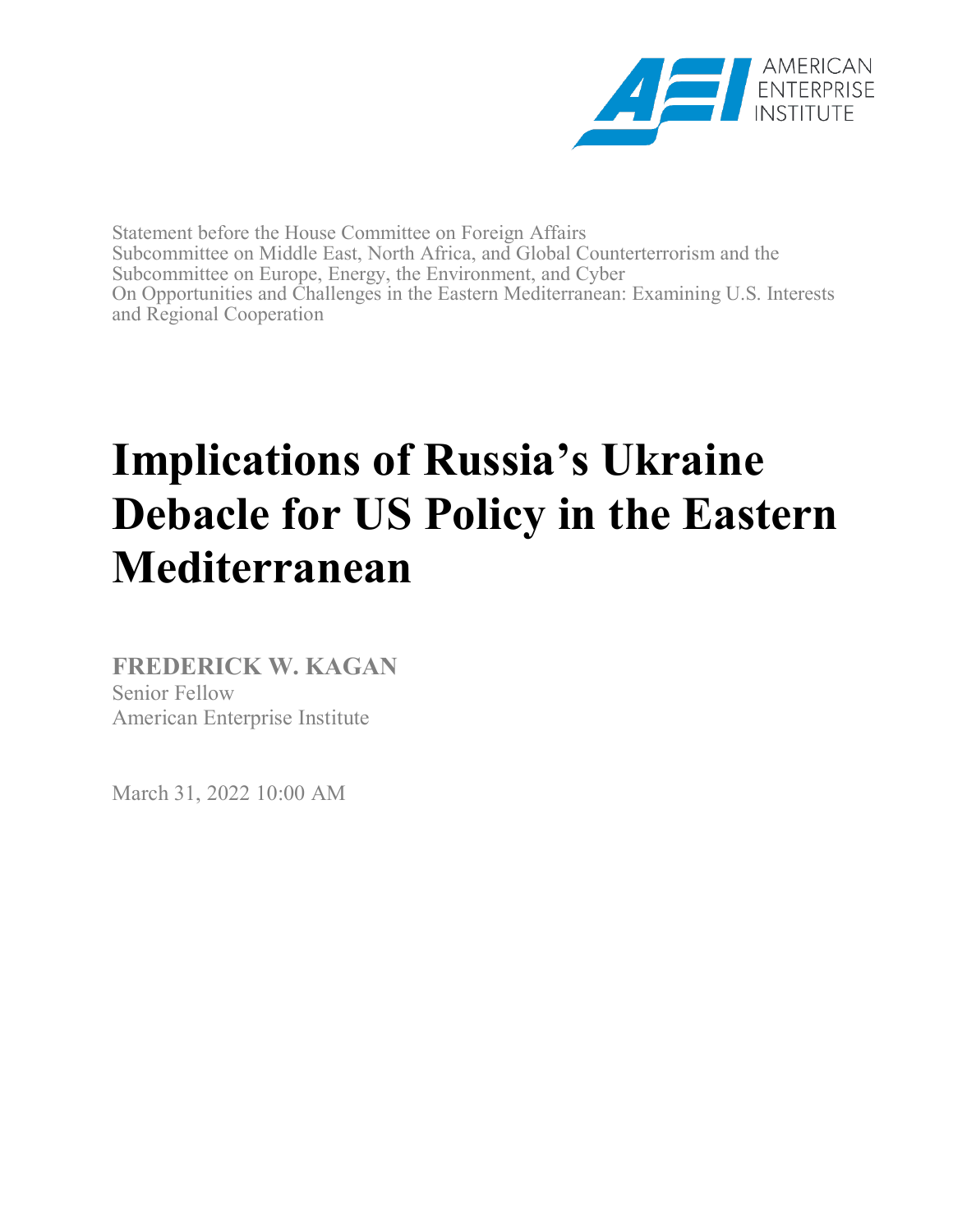Chairpersons, Ranking Members, thank you for the opportunity to appear before you today. Russia's unprovoked, illegal, and brutal invasion of Ukraine is transforming our world. It has profound implications for the eastern Mediterranean and Middle East regions. The US and its NATO allies must recognize that transformation and its implications, avoid clinging to paradigms that five weeks of war have invalidated, and chart a new course forward in a world in which Russia's conventional military power has been seriously and enduringly weakened. This world will offer opportunities as well as challenges if we are willing to exploit them.

Russian President Vladimir Putin is in the midst of expending his conventional military against Ukraine. He has committed most of his available ground combat power to the war and suffered devastating losses. Western officials estimate Russian casualties at above 40,000 killed, wounded, and missing—roughly 20% of the entire force Russia committed to the invasion. Combat units have likely taken the lion's share of these casualties, and many elite and first-tier formations have likely been rendered combat ineffective. Russia's military leadership losses have been stunning—commanders and deputies of combined arms armies, divisions, brigades, and regiments have been killed at rates that the poorly-led Russian military can ill afford. Russian materiel losses are also significant, and the Ukrainian General Staff reports that the Russian military is struggling to bring old T-72s out of stores and get them into the fight.

The dismal performance of Russia's air force and missile units has been perhaps the most shocking aspect of this war. Russia has failed to secure air superiority over the battlespace. Ukrainian manned and unmanned aircraft have successfully attacked Russian ground units. Ukrainian aircraft and ground-based air defense systems have taken a serious toll of Russian aircraft and missiles. Western officials and the Ukrainian General Staff report that Russia has used a high proportion of its arsenal of precision-guided munitions—and that the failure rates of those munitions have been remarkably high. Russia's vaunted S-300 and S-400 air defense systems have notably failed to sweep the skies of Ukrainian aircraft. The Ukrainian military deserves tremendous credit for these feats. Its determination and skill in fighting the Russian invaders has been essential to causing Russia's military misfortunes. But the general incompetence and incapacity of the Russian military has also been demonstrated for all to see, as have the limitations of Russia's military industry to produce modern weapons at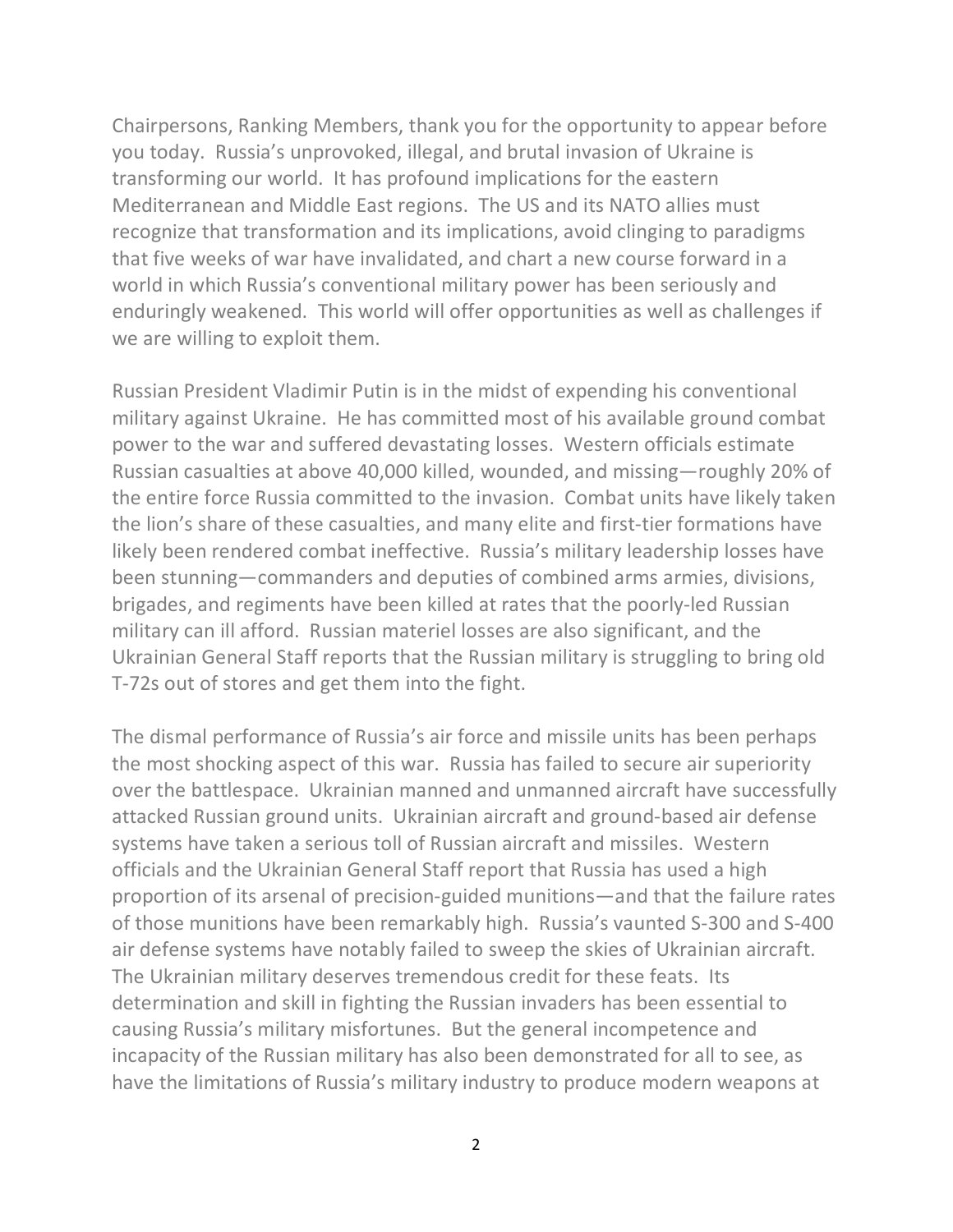scale and with the necessary quality.

Russia's disastrous invasion of Ukraine has made at least one thing obvious: the Russian conventional military was simply no match for a serious adversary even before the catastrophic losses it has suffered and can ill afford to replace. The US must therefore immediately reevaluate its approach to deterrence and escalation management with respect to Russia. We must recognize that the Russian conventional military is not a significant challenge to the U.S. at this time, and that we must not be as deterred as we have been by the fear of having to engage it if Russia seeks to prevent the US from taking action we believe is vital to our national security interest.

The implications of that fact in the eastern Mediterranean and Middle East writ large are significant. The US has constrained its policies, aims, and activities in Syria since Russia entered the war there in 2015, partly out of fear of becoming involved in a conflict with Moscow. It is now obvious, however, that neither the US nor Israel should fear the outcome of a military confrontation with Russia in Syria or anywhere in the region. We should not court a conflict, to be sure, and we should certainly not seek out or initiate a war with Russia. But we must internalize the reality that it is Russia that should fear us in Syria, Iraq, and the eastern Mediterranean in general, not the other way around. Put simply, there is nothing Ukraine can do to Russian military forces that US and Israeli forces cannot do more and better.

Russia's setbacks in Ukraine are already having effects in the Middle East and North Africa region. Russia began pulling both private military company and local proxy forces from Libya and Syria early in the war. Russian officers in Syria more recently have begun asking for Syrian forces that have worked under Russian commanders to be sent to Ukraine. Russian air operations in Syria may be reduced if they have not been already. These trendlines are likely to continue. Russia lacks a ready reserve of trained personnel to make good its losses in Ukraine, and Putin is reluctant to accept even more Russian casualties if he can find others to fight his war for him. It is not clear how many Syrians will end up fighting in Ukraine—probably far fewer than the Russians hope or have been reported in some Western media outlets. But more will likely go, which could affect the complex and delicate balance in Syria in unpredictable ways.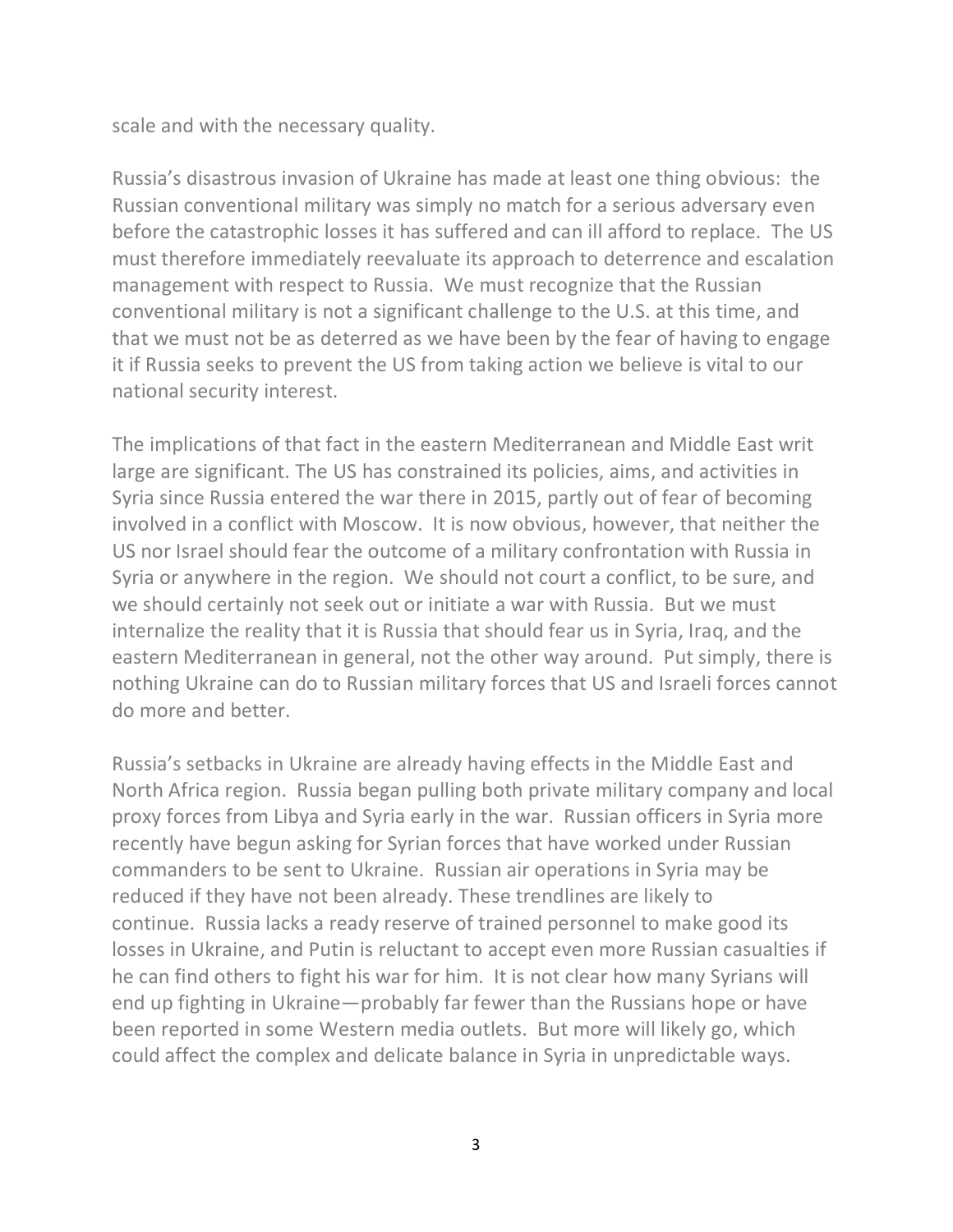If Russia continues to back away from Syria it may create a partial vacuum that Turkey, Iran, Assad himself, and the Salafi-jihadi groups may seek to fill. The US must be very alert to that jockeying and must consider now which new configurations of power are acceptable and which must be resisted and how. Assad may seek to regain effective control over the armed elements the Russian military created as well as the territory they control. Turkey may seek to benefit from the reduction in Russian air power to advance its interests in Idlib in particular and elsewhere in the north. The Iranians will likely continue to consolidate their influence and control in eastern Syria, which they were already doing, and may seek to extend their influence elsewhere—but they are probably not optimally positioned at this moment to do so rapidly. And Syria's Salafi-jihadi groups will likely seek to take advantage of any disarray among their adversaries to regroup and extend their reach.

The US will have to adapt to changing circumstances. The relative stasis that has characterized the Syrian theater—and US policy therein—for some time is likely to be broken. Any reduction in the Russian presence, or our fear of it, gives our Turkish allies and our Kurdish partners on the ground opportunities. But their interests diverge, and the US may find itself once again in the role of mediating in an effort to keep our partners oriented on common objectives. A partial Russian withdrawal, on the other hand, also offers opportunities to Assad and Iran to make gains that increase the risk of regional conflict. The US must be alert to their activities and work to deter or disrupt them.

It is time for the US to press Turkey in particular to abandon the notion that Ankara can balance between Moscow and Washington. Moscow has nothing to offer Turkey any more sufficient to offset the benefits to Turkey of the NATO alliance and a renewed relationship with the US. The Ukrainians are in the midst of demonstrating that the S-400 is not such a game-changer that it was worth the price the Turks have paid for it. Russia will emerge from the Ukraine war broke, its conventional military in shambles and humiliated, its weapons revealed as subpar, its military industry in disarray and focused on recreating some semblance of a renewed Russian armed forces, and its leader revealed as an incompetent, outof-touch, aggressive, and brutal tyrant. The US and its NATO allies will emerge stronger and likely more unified than they have been. It is time for Turkey to return to the fold.